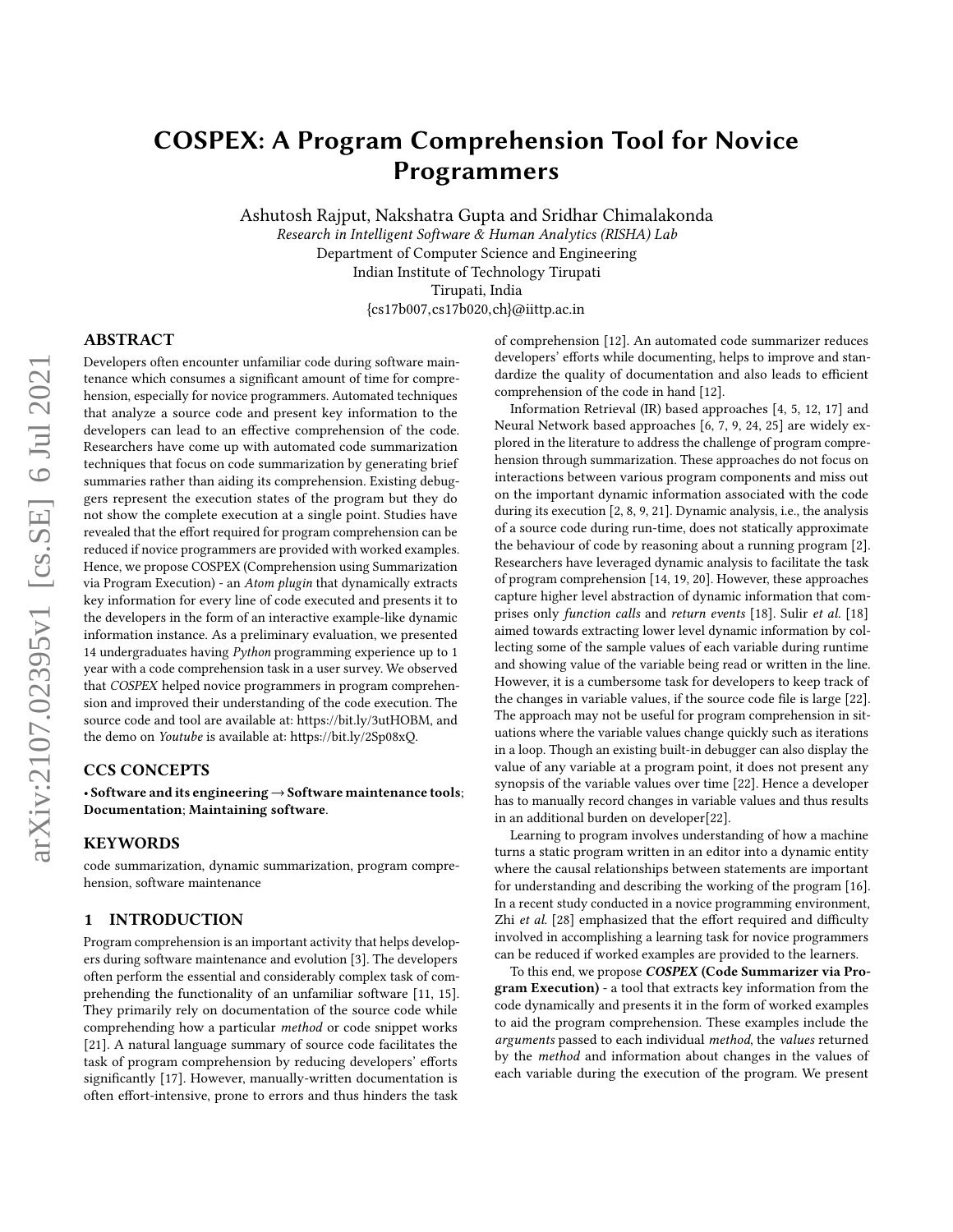<span id="page-1-0"></span>

Figure 1: Part of the generated output for Quick Sort program. [A] is the expanded view of the first collapsible block. [B] is the sliding-window interface for loops. [C] represents the high level information for the first recursive call in a collapsed form. [F] shows the value returned by the function shown in [C]. [D] shows the arrows used to navigate through iterations of the loop.[E] highlights a line of code containing the line number, the code and comment. [G] highlights the natural language description of [E].

the information about data-flow in the generated worked example by monitoring these changes in variable values. All this data is presented in a user-friendly format with interactive features to provide key insights to the important parts. To the best of our knowledge, COSPEX is one of the initial dynamic analysis tools aimed at thorough analysis of Python source code snippets for helping programmers (especially beginners) to understand the functionality of the code and learn all the key insights from runtime through various interactive features.

# 2 COSPEX: DESIGN AND IMPLEMENTATION

COSPEX is implemented as a plugin for Atom IDE and aims at comprehension of Python code snippets by executing the snippet and extracting the required information for comprehension in the form of dynamic information instances. The tool accepts a code snippet containing test case as input. The snippet is then executed for the particular test case and key information is extracted from the program stack at each stage of execution and presented in the form

<span id="page-1-1"></span>

Figure 2: A pop-up appears upon hovering over in-built Python functions such as  $pop()$  which contains information about the function.

of interactive dynamic information instances. Figure [1](#page-1-0) explains the structure of the generated output for a Quick Sort program. Some of the key features of the generated output are:

- The dynamic summary is presented in the form of collapsible blocks, each of which represents a function call (Figure [1\[](#page-1-0)C]).
- Each collapsible block, when expanded reveals further lowerlevel information inside the function call (Figure [1\[](#page-1-0)A]).
- For each function call, the upper level information includes the parameters and return values for the call.
- Upon exploring more, the key changes to the dynamic information inside the function is presented (Figure [1\[](#page-1-0)G]).
- Natural language explanation for key code components.
- For every iteration of a loop, a sliding window interface is provided to facilitate the programmer to understand the flow of data inside the loop (Figure [1\[](#page-1-0)B]).
- The tool also provides information about standard python functions upon hovering over the function name (Figure [2\)](#page-1-1).
- The history of a variable till that instance is shown upon hovering the cursor over the variable (Figure [4\)](#page-2-0).

COSPEX is implemented in 6 steps as shown in Figure [3.](#page-2-1)

Step 1 - The developer opens the code snippet in Atom IDE and calls the functions which need to be tested using appropriate test cases before invoking the tool.

Step 2 - The preprocessor combines a hook with input code and the test cases into a separate program which is then executed. The hook intercepts any events passed between any software components and uses callback functions to run different functions based upon its state.

Step 3 - The execution of the program is traced using the hook. The trace function takes 3 arguments- stack frame, event and arguments for the event. A stack frame maintains a record of all the data on the stack corresponding to a subprogram call. The value of the event is detected by the hook and it can take 3 values- Line, Call and Return.

Step 4 - Each event represents a different state of the program and provides a set of information unique to that state. We propose to call it the dynamic information instance of the state. The events are defined as follows:

• Call: When a function is called, a call event is generated. The tool extracts the arguments and the name of the function using the arguments of the event and the caller of the function from the stack frame for the function call dynamic information instance.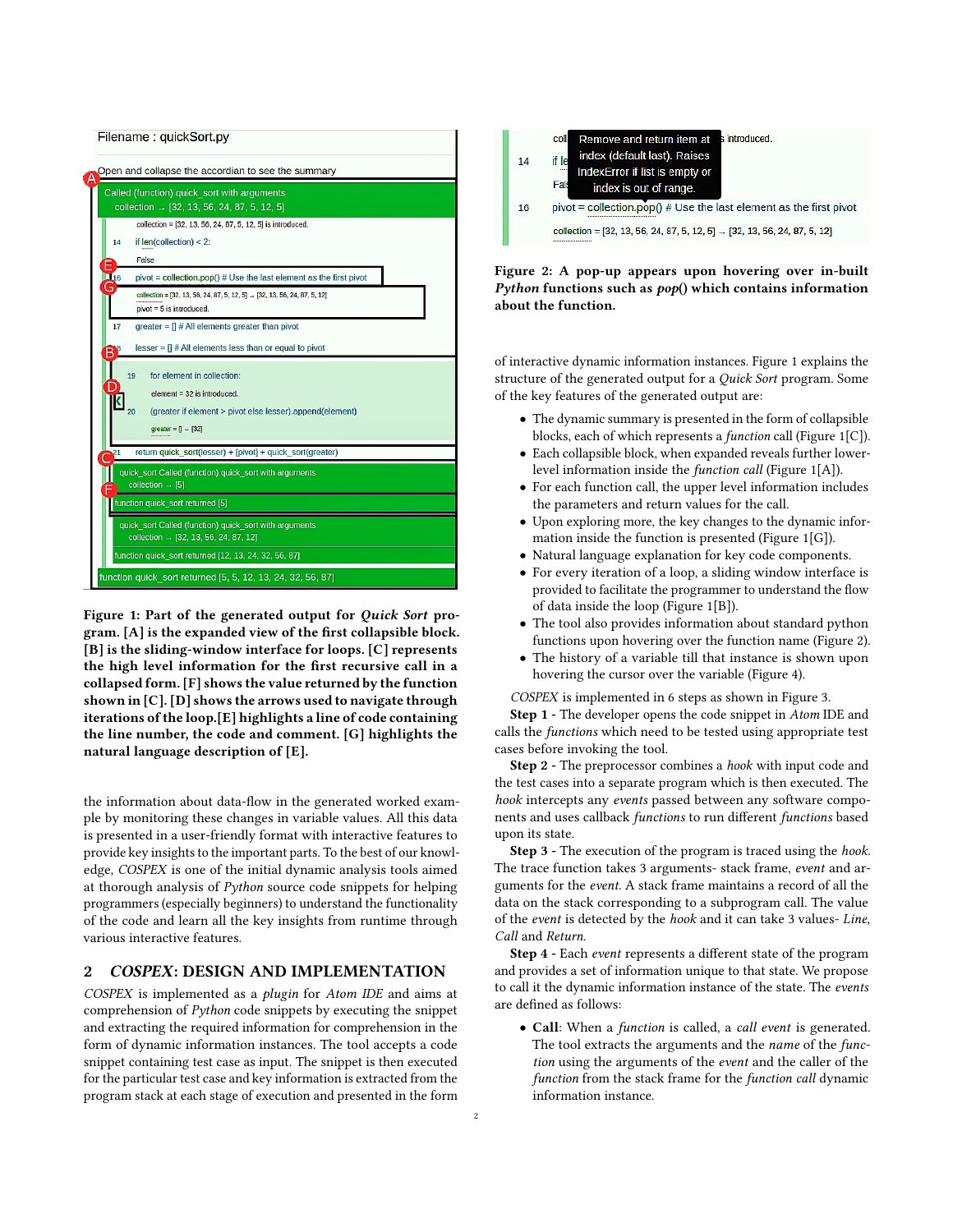<span id="page-2-1"></span>

Figure 3: Architecture of COSPEX

<span id="page-2-0"></span>

Figure 4: A pop-up appears upon hovering over key variables such as the collection list. The pop-up contains all the changes that have occurred on the variable till that instance.

- Line: Before a line of code is executed, a line event is generated. Any change to the local variables is stored in the code dynamic information instance corresponding to the line of code. The tool also extracts the line number and the corresponding code using the arguments of the line event.
- Return: When a function is returned, a return event is generated. The tool extracts the value returned by it and stores it in the return value dynamic information instance.

Step 5 - This information is extracted for every line of code in the program and compiled into a dynamic information instance of the complete program.

Step 6 - The extracted dynamic information instance of the complete program is compiled into a dynamic summary.

## 3 PRELIMINARY EVALUATION

We performed a preliminary user-study similar to McBurney et al.[\[12\]](#page-4-4) to evaluate COSPEX. Fourteen university students of age group 18 to 21 years with varying experiences of upto 1 year in Python programming took part in the study. All the participants were undergraduate students of Computer Science studying in their second or fourth semester. All the participants were presented with six code snippets and the corresponding outputs generated by COSPEX which were chosen based on the number of function calls, function interactions, presence of loops. The snippets were of

Quick Sort, Fibonacci Series, Maximum Profit Calculation, Rod Cutting (Greedy Approach), Longest Common Subsequence (Dynamic Programming), Subset Generation.

## 3.1 Evaluation Criteria

Based on their interpretation of COSPEX, the participants were requested to navigate to a user-survey form and answer 8 questions. 6 of the questions were answerable on a linear scale of 1 (Strongly Disagree) to 5 (Strongly Agree). We chose the mean and median scores of the responses for these questions as evaluation metrics. The last two questions were open-ended where the participants were asked to review the existing tool and provide suggestions to improve the tool. The questionnaire and detailed results of the user-study are presented here $^1$  $^1$ .

#### 3.2 Results

3.2.1 Quantitative Analysis. The participants agreed that COSPEX helped them understand the code snippet satisfactorily with a mean score of 4.14 (median - 4). Further, they did not agree with the notion that the output was missing some important information which eventually hindered the understanding of the snippets (mean - 1.79, median - 2). The participants also agreed that the information about the data-flow inside a method proved to be useful for comprehension (mean - 4.78, median - 5). The sliding window interface for loop iterations was welcomed by the participants with a mean score of 4.55 (median - 4.5). The hovering window interface for inbuilt python function aided the program comprehension (mean - 4.21, median - 4.5). The participants also acknowledged that the hovering window interface for important variables which showed the changes to the particular variable upto that instance helped in understanding of the execution (mean - 4.14, median - 4). We recorded a standard deviation < 1 for all the answers. This suggests that most of the participants shared a common view with regards to each question.

3.2.2 Qualitative Analysis. We used open-ended questions to understand the views of participants on COSPEX and a few interesting responses include:

<span id="page-2-2"></span><sup>1</sup><https://bit.ly/3eWNn5i>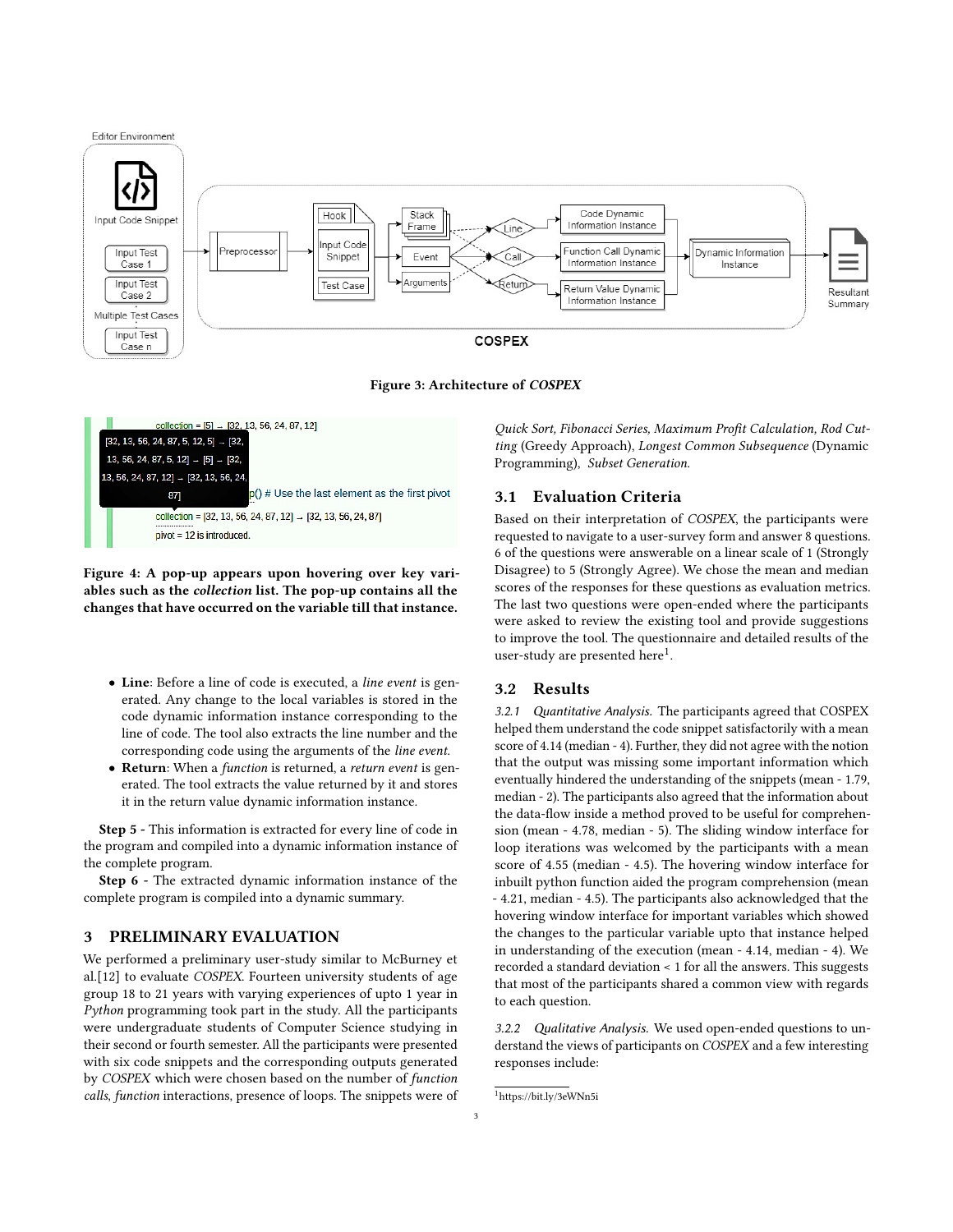- "The approach summarizes the working step-wise to give a better understanding of the source code"
- "It explains the code in a step-by-step debugging manner which makes it easier to understand"
- "The approach helps people understand the complete flow of the program (step-by-step)"
- "Interactive interface helps understanding the summary better"
- "The step by step explanation helps us understand the code execution better and will especially help beginners at early stages of programming"
- "The interface provides insights about the working of code"

These responses suggest that the participants validated the idea of step-by-step representation of data-flow within the program and also welcomed the interface provided for better understanding of the summary. The participants also pointed out the usefulness of the tool for novice programmers. When asked to provide suggestions for further improvement, two of the participants suggested to further add more "verbal form" to the presented summary.

#### 4 RELATED WORK

Earlier attempts at source code summarization involved Information Retrieval (IR)[\[4,](#page-3-1) [5\]](#page-4-5). These approaches extracted important keywords from source code using VSM (Vector Space Model) and Latent Semantic Indexing (LSI) and presented them directly as summary. Sridhara et al. formed summaries using natural language phrases for Java methods [\[17\]](#page-4-3). McBurney et al. used PageRank algorithm on call graph generated from method interactions to introduce context surrounding the method calls to the summary. Due to the improvements in machine computation powers, data-driven strategies based on neural approaches have come to the forefront [\[1,](#page-3-3) [6–](#page-4-6)[9,](#page-4-8) [24–](#page-4-9)[26\]](#page-4-19). These Neural Machine Translation (NMT) based techniques generate summaries by maximizing the likelihood of the next word given the previous word [\[27\]](#page-4-20). Iyer et al. represent code tokens using an embedding matrix and combine them with an RNN by leveraging an attention mechanism [\[7\]](#page-4-7). Wan et al. use Abstract Syntax Tree (AST) based representation of source code to model the non-sequential nature of the code as well [\[25\]](#page-4-10). Vaswani et al. [\[24\]](#page-4-9) leverage self-attention mechanism using injected positional encodings to capture long-range dependencies in the source code. Zhang et al. [\[27\]](#page-4-20) perform retrieval-based neural source code summarization by enhancing the neural model using IR.

Sulir et al. [\[20\]](#page-4-14) use simple dynamic analysis to write annotations representing features above methods. Lefevre et al. [\[10\]](#page-4-21) display the most frequently-occurring values of a specific function parameter by analyzing large execution traces dynamically. Panichella et al. [\[13\]](#page-4-22) execute source code by automatically generating unit tests. However, it does not provide all the concrete variable values [\[23\]](#page-4-23). Sulir et al. [\[18\]](#page-4-15) show a sample value of the variable being read or written in the line during normal executions of a program by a developer. However, maintaining a record of changes to the variables is a cumbersome task for developers to comprehend the flow of data if the source code file is large.

## 5 LIMITATIONS

COSPEX requires input test cases from developers to execute the corresponding code and extracts the required information for generating the dynamic information instance. It is an effort-intensive task for a developer to provide test cases for every snippet that needs to be analyzed. An inherent limitation to dynamic analysis is that the test cases used for information extraction may not cover all the branches of the source code. Hence the quality of the generated dynamic information instance relies on the code-coverage provided by the test-cases. Some suggestions given in response to our user-study pointed out the limited number of natural language phrases in the output. Hence, one future direction is to improve the tool by adding more natural language phrases to the output by further additions to the pre-defined templates in our tool. Our user-study is currently limited to 14 participants and six different code snippets, but we plan to conduct an extended study with more participants and complex code snippets.

## 6 CONCLUSION AND FUTURE WORK

In this paper, we presented an approach and a tool to extract key information from Python code snippets to present it in a form that aids the comprehension of the snippets. Our approach is to execute the code snippets and extract information such as function calls, return events, variable values, comments(if present in the snippet) during runtime. We compile this information into a dynamic information instance with interactive features that help the programmers gain key insights into the program execution. These features include a sliding window interface for loop iterations, pop-ups which appear with key information upon hovering over variable instances or standard python functions. In a user-study conducted with 14 participants, we evaluated our approach based on the manual interpretation of the participants. Each participant answered 6 questions to review the effectiveness and usefulness of our approach. Based on the results of the user-study, we observe that our approach to present the dynamically extracted information in a step-by-step manner proved to be useful in representing the meaning and functionality of the program.

As a part of future work, we intend to mitigate some of the limitations of COSPEX. We plan to automate the process of test-case generation for code execution. This will make the process less effort intensive and also cover all the branches of the code for better comprehension. We intend to add information about the file being analyzed. We also plan to leverage static analysis along with dynamic analysis to improve the readability of the summary by adding more natural language phrases as suggested by the participants.

#### REFERENCES

- <span id="page-3-3"></span>[1] Wasi Uddin Ahmad, Saikat Chakraborty, Baishakhi Ray, and Kai-Wei Chang. 2020. A Transformer-based Approach for Source Code Summarization. arXiv preprint arXiv:2005.00653 (2020).
- <span id="page-3-2"></span>[2] Esben Andreasen, Liang Gong, Anders Møller, Michael Pradel, Marija Selakovic, Koushik Sen, and Cristian-Alexandru Staicu. 2017. A survey of dynamic analysis and test generation for JavaScript. ACM Computing Surveys (CSUR) 50, 5 (2017),  $1 - 36$ .
- <span id="page-3-0"></span>[3] Bas Cornelissen, Andy Zaidman, Arie Van Deursen, Leon Moonen, and Rainer Koschke. 2009. A systematic survey of program comprehension through dynamic analysis. IEEE Transactions on Software Engineering 35, 5 (2009), 684–702.
- <span id="page-3-1"></span>Sonia Haiduc, Jairo Aponte, and Andrian Marcus. 2010. Supporting program comprehension with source code summarization. In 2010 acm/ieee 32nd international